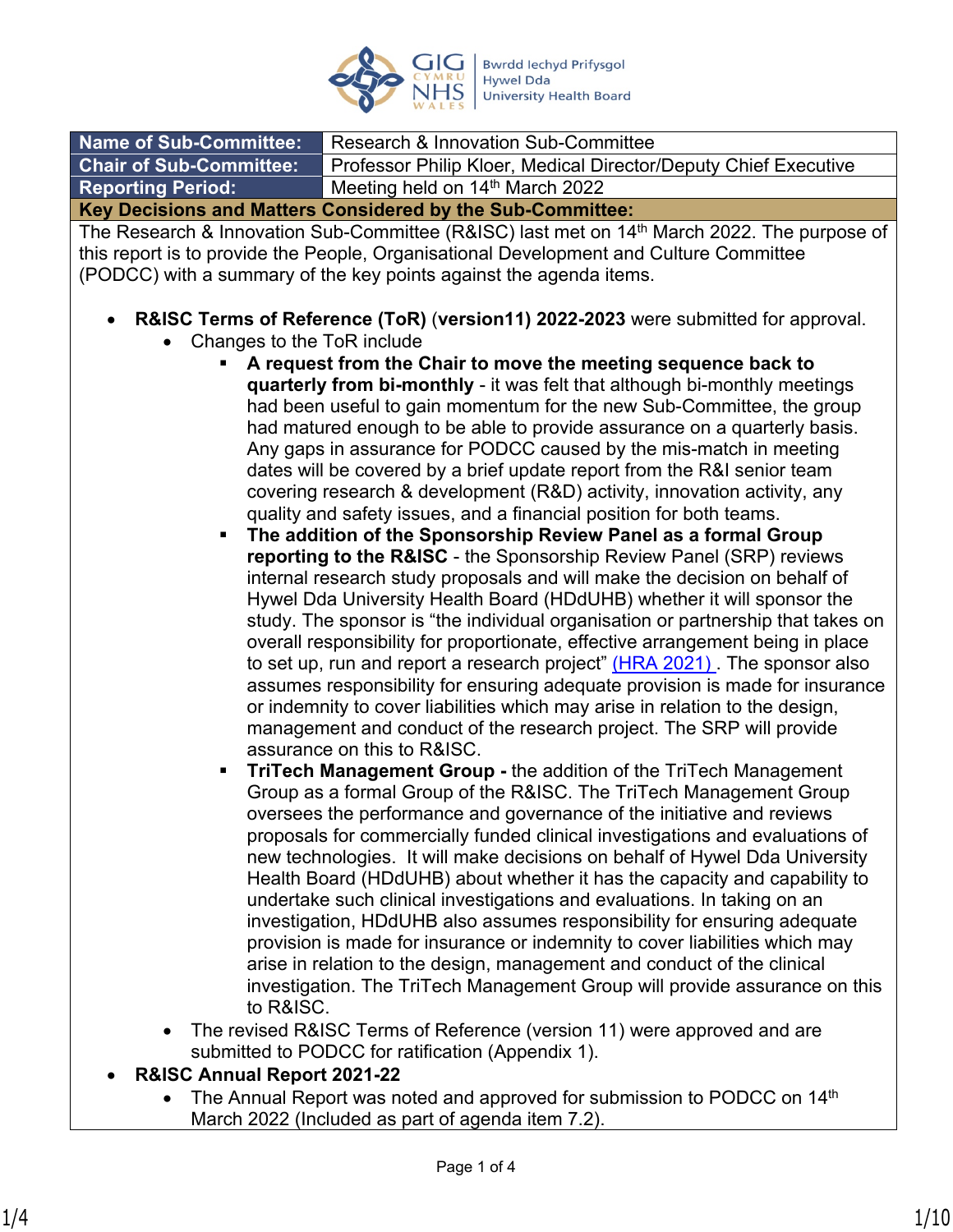- **R&ISC Work Plan**
	- o Work plans for 2021/22 and 2022/23 were noted and accepted.

# **Strategy Action Plan – Verbal report**

 Year 1 of the action plan is being reviewed and actions closed as complete, or carried forward to Year 2. The Year 2 action plan is currently being prepared.

# **Research & Development (R&D)**

- **R&D Team Report** the R&D Team report was noted and accepted.
	- 8 portfolio studies have been opened across the sites in the past 2 months, increasing the number of portfolio studies opened this year to 36. This is on track to correspond with the previous pre-COVID-19 year.
	- Recruitment into studies continues well. HDdUHB is the highest recruiter into the CONSCOP2 (bowel cancer) study across the United Kingdom (UK), with a total of 123 patients recruited to date.
	- 18 applications for innovation funding have been supported and were submitted in early March 2022.
	- Phase 1 of the commissioned BioBank feasibility work is due to report at the end of March 2022.
	- The Limbus database project for the management of human tissue samples is completing trials and is due for sign off in June/July 2022.
	- The Power BI Dashboard completed by Health and Care Research Wales (HCRW) that presents real time data on the set up and recruitment of portfolio studies in HDdUHB was demonstrated to the R&ISC.
	- **R&D Department Risk Register report noted and accepted**
		- Risk 1160 is the only directorate risk and is related to the requirement for additional Principal Investigators. Further progress against the actions in place to mitigate the risk has been achieved and is detailed below under the Risks/Matters of Concern section.
		- Risk 1035 (Bronglais facilities) score has reduced from 16 to 12 due to the previous R&D clinical room on the hospital site being returned to the Team, thus enabling them to more easily recruit patients into studies again.
	- **Governance Report from Research Quality Management Group (RQMG) report noted and accepted**
		- A completed Corrective Action Preventive Action (CAPA) for the Good Clinical Practice breach reported to the last PODCC meeting was submitted to R&ISC for information.
		- Updated ToR for the RQMG 2022/23 were noted and approved by R&ISC
		- The RQMG annual report for 2021-22 was noted and approved, and has been submitted to PODCC with the R&ISC Annual Report as agenda item 7.2.
- **R&D Financial Report report noted and accepted**
	- The financial position at the end of 2021-22 is set to breakeven.
- **R&D National Developments verbal report**
	- The R&ISC received a verbal update from the Director of Research, Innovation and University Partnerships. This referred to the managed process that is ongoing across the UK to rebuild the clinical research portfolio following the COVID-19 pandemic. Questions have been raised about the effectiveness of this process, which is being reviewed at a UK level. The revised process, which will potentially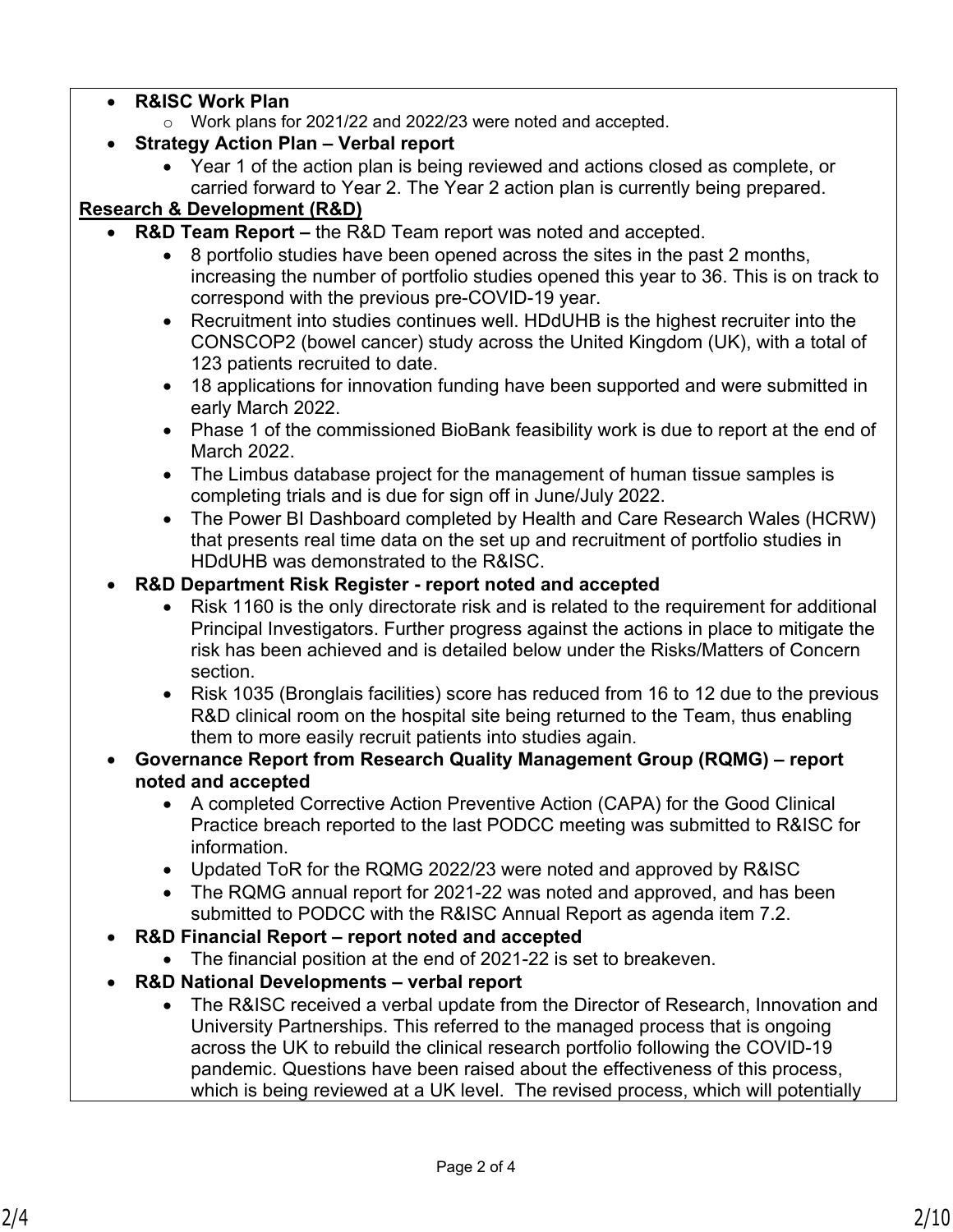include closing certain studies, may result in implications for HDdUHB's financial allocation and the replacement of staff.

- **R&D Local Performance Framework verbal report** 
	- Work is continuing with R&D, Finance and Informatics to produce a Power BI dashboard to display progress in metrics related to the strategy.
- **R&D Local Facilities Update verbal report** 
	- o The new Clinical Research Centre at Glangwili General Hospital (GGH) was officially opened by the HDdUHB Chair and Chief Executive on 9<sup>th</sup> March 2022.
	- o Bronglais General Hospital's (BGH's) plans for a clinical research facility on the Penglais Campus of Aberystwyth University continue.
	- o The Medical Director and the Director of Research, Innovation and University Partnerships will be meeting the Withybush General Hospital (WGH) management team to discuss options for clinical research space at this site.

# **Presentations**

Two presentations were made to the R&ISC:

**1. Regional Oncology Research Presentation** – Dr Mark Davies

Dr Mark Davies, Oncologist, Swansea Bay UHB attended the meeting and talked about his work in oncology and his role championing oncology research in HDdUHB.

## **2. RECOVERY trial results to date** – Sandra Griffiths

Sandra Griffiths, Lead Pharmacist for Research & Development in HDdUHB attended the meeting to provide a presentation on the RECOVERY trial which was set up in 2020 to identify treatments for COVID-19. Through the trial, three treatments have been found to be effective and are now part of normal practice, whilst many more treatments were found to be ineffective.

## **Innovation**

## **TriTech Team Report – report noted and accepted.**

- Significant progress has been made on the Quality Management System, which is due to be ready by the end of April 2022.
- A Technology Scientific Review Panel (ThoRP) has been established to ensure that all technology innovation proposals receive rigorous methodological review.
- Work is ongoing on a large grant opportunity with Amgen to develop a learning lab' for cardiovascular population risk prediction and high intensity intervention in a controlled health system, to target better outcomes.
- **TriTech Risk Register** Risk 1144 has been updated to reflect the recent internal audit report.
- **Tritech Finance Update** the finance report was produced with Month 10 figures. The financial position is set to breakeven. The Director of Finance identified that because of the way TriTech self-funds, this is a risk which requires monitoring, however was content with the current positive position.
- **TriTech Business Plan** the Head of Clinical Engineering has commenced working on a 12 month plan with the marketing company SBW. SBW has also been awarded the contract to develop a 3-5 year business plan. It is expected that the 12 month plan will be completed by the end of April 2022.
- **Technology Scientific Review Panel Terms of Reference not approved** The inaugural Terms of Reference for the Technology Scientific Review Panel (ThoRP) were submitted to the R&ISC for approval. Following discussion it was felt that amendments would be required prior to approval.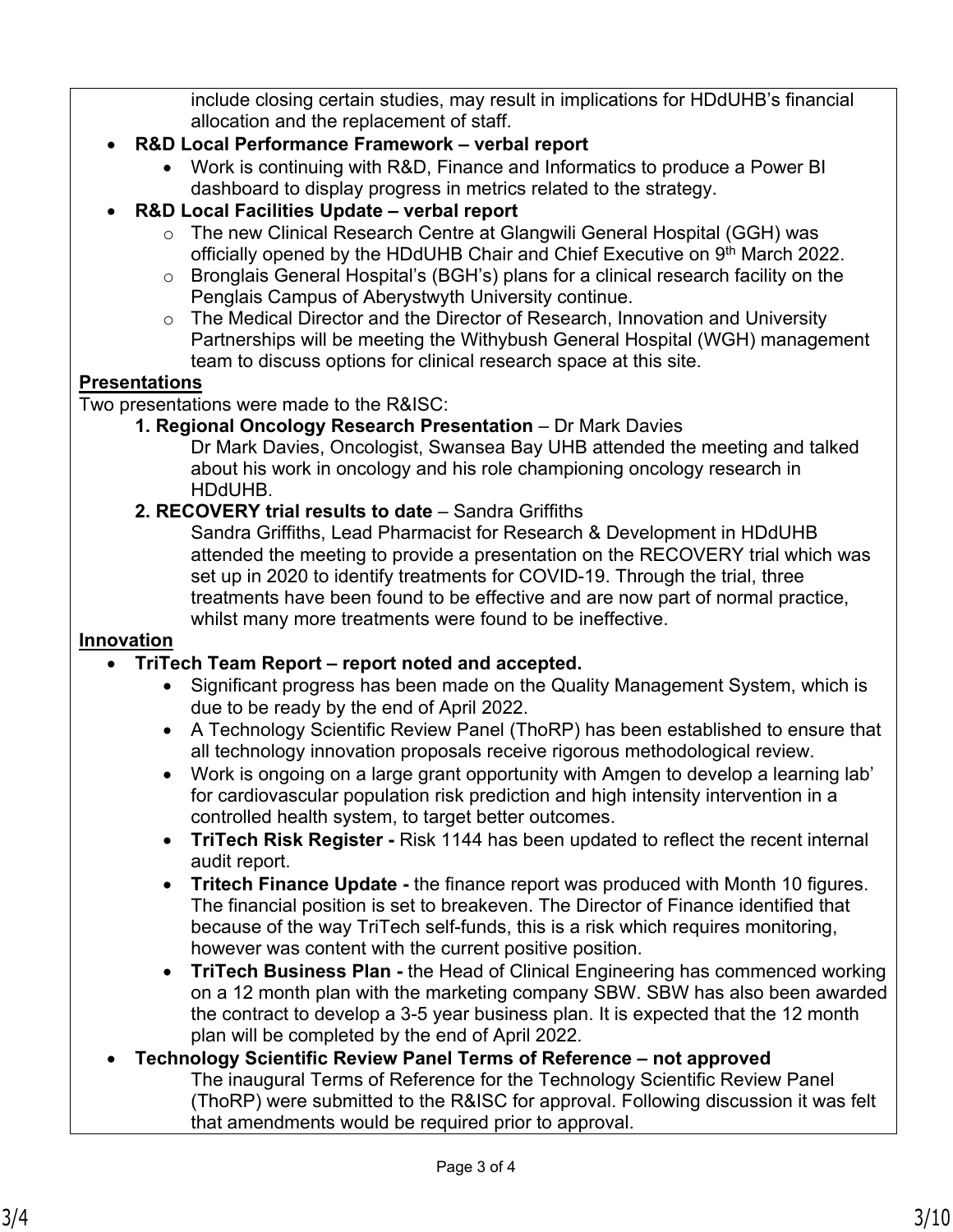## **University Partnerships – proposal agreed**

- A new format for the university partnerships part of the R&ISC agenda was proposed. This would involve a rotation system, where each partner provides a more detailed overview at one in every three meetings.
	- o University of Wales Trinity Saint David: June 2022.
	- o Swansea University: September 2022.
	- o Aberystwyth University: December 2022.

**Matters Requiring People, Organisational Development & Culture Committee Level Consideration or Approval:**

The R&ISC Terms of Reference (version 11) 2022-23.

**Risks / Matters of Concern:**

# **RISK 1160 (Directorate Risk)**

| <b>SCORE</b><br><b>TOPIC</b><br><b>CAUSE</b><br><b>ACTIONS</b> |                |                 |                                                        |  |  |
|----------------------------------------------------------------|----------------|-----------------|--------------------------------------------------------|--|--|
|                                                                |                |                 |                                                        |  |  |
| There is a                                                     | This is        |                 | A competitive process has been concluded that has      |  |  |
| risk of a                                                      | caused by a    | 12 <sup>2</sup> | led to the appointment of three new clinical leads for |  |  |
| decreasing                                                     | lack of        |                 | research.                                              |  |  |
| research                                                       | research       |                 | (Oncology, Women's Health, and the GGH site).          |  |  |
| portfolio,                                                     | leadership     |                 | The arrangements will be tested over the next 6        |  |  |
| both in                                                        | across         |                 | months before deciding whether to extend to other      |  |  |
| amount as                                                      | <b>HDdUHB</b>  |                 | sites and specialities. Review 4/5/22.                 |  |  |
| well as                                                        | (staff able to |                 | A colorectal cancer surgeon has two sessions           |  |  |
| diversity                                                      | act as         |                 | protected for research, initially supported by a grant |  |  |
|                                                                | Principal      |                 | (Moondance Cancer Initiative), however with            |  |  |
|                                                                | Investigators) |                 | HDdUHB commitment to continue to support if            |  |  |
|                                                                |                |                 | successful.                                            |  |  |
|                                                                |                |                 | A research midwife with three days a week for          |  |  |
|                                                                |                |                 | developing the midwifery research portfolio, funded    |  |  |
|                                                                |                |                 | by R&D. Review 4/5/22.                                 |  |  |

**Planned Sub-Committee Business for the Next Reporting Period:**

### **Future Reporting:**

In addition to routine business, the R&ISC will receive reports on:

- 1. Strategy Action Plan Year 1 and Year 2.
- 2. The TriTech Business Plan.
- 3. A Standard Operating Procedure (SOP), "Management and Escalation of Monitoring and Audit Findings, Errors and Near Misses in Research", to include a 'Consequences Framework'.
- 4. Updates on progress surrounding the research facilities in BGH and WGH.
- 5. A draft Power BI dashboard for R&D development, quality assurance, and finance metrics.
- 6. Further information on future HCRW funding.

**Date of Next Meeting:** 

Monday, 13<sup>th</sup> June 2022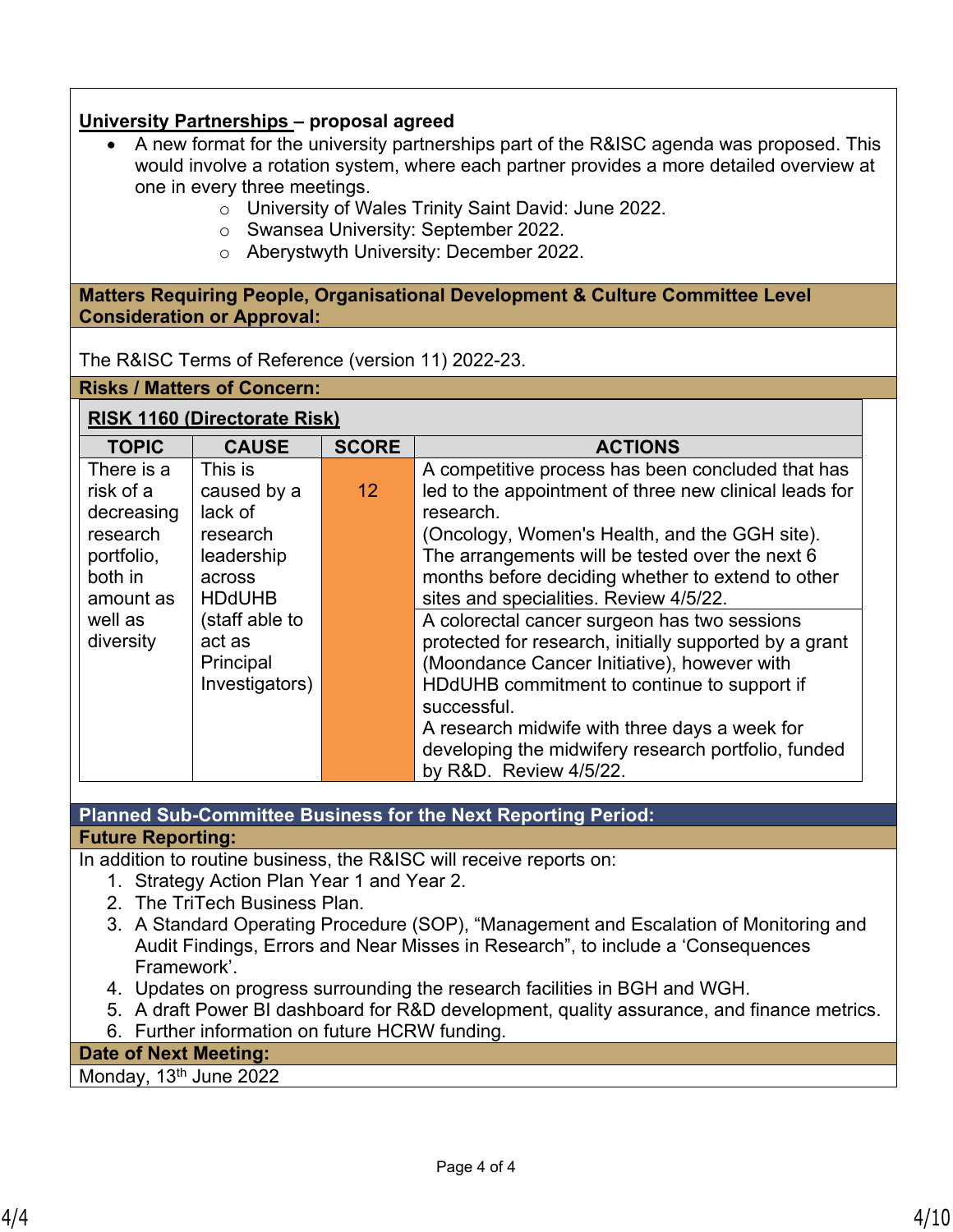

Bwrdd Iechyd Prifysgol<br>Hywel Dda **University Health Board** 





# **TERMS OF REFERENCE**

# **RESEARCH & INNOVATION SUB-COMMITTEE**

| <b>Version</b>            | <b>Issued to:</b>                                           | <b>Date</b> | <b>Comments</b> |
|---------------------------|-------------------------------------------------------------|-------------|-----------------|
| $\sqrt{0.2}$              | <b>Research &amp; Development Committee</b>                 | 07.10.2013  | Approved        |
| $\sqrt{0.3}$              | <b>Research &amp; Development Committee</b>                 | 24.10.2014  | Approved        |
| $\sqrt{0.4}$              | University Partnership Board                                | 16.11.2015  | Approved        |
| $\sqrt{0.5}$              | Research & Development Sub-Committee                        | 27.11.2015  | Approved        |
| $\sqrt{0.6}$              | Research & Development Sub-Committee                        | 22.02.2016  | Approved        |
| $\sqrt{0.7}$              | Research & Development Sub-Committee                        | 13.02.2017  | Approved        |
| $\vert$ V <sub>0.8</sub>  | Research & Development Sub-Committee                        | 21.05.2018  | Approved        |
| $\sqrt{0.9}$              | Research & Development Sub-Committee                        | 14.09.2020  | Approved        |
| $\vert$ V0.9              | Quality, Safety & Experience Assurance Committee            | 06.10.2020  | Approved        |
| $\vert$ V <sub>10.0</sub> | Research & Innovation Sub-Committee                         | 08.03.2021  | Approved        |
| $\vert$ V <sub>10.0</sub> | Quality, Safety & Experience Assurance Committee            | 13.04.2021  | Approved        |
| $\vert$ V11.0             | Research & Innovation Sub-Committee                         | 14.03.2022  | Approved        |
| V11                       | People, Organisational Development and Culture<br>Committee | 04.04.2022  | For Approval    |

# **RESEARCH & INNOVATION SUB-COMMITTEE**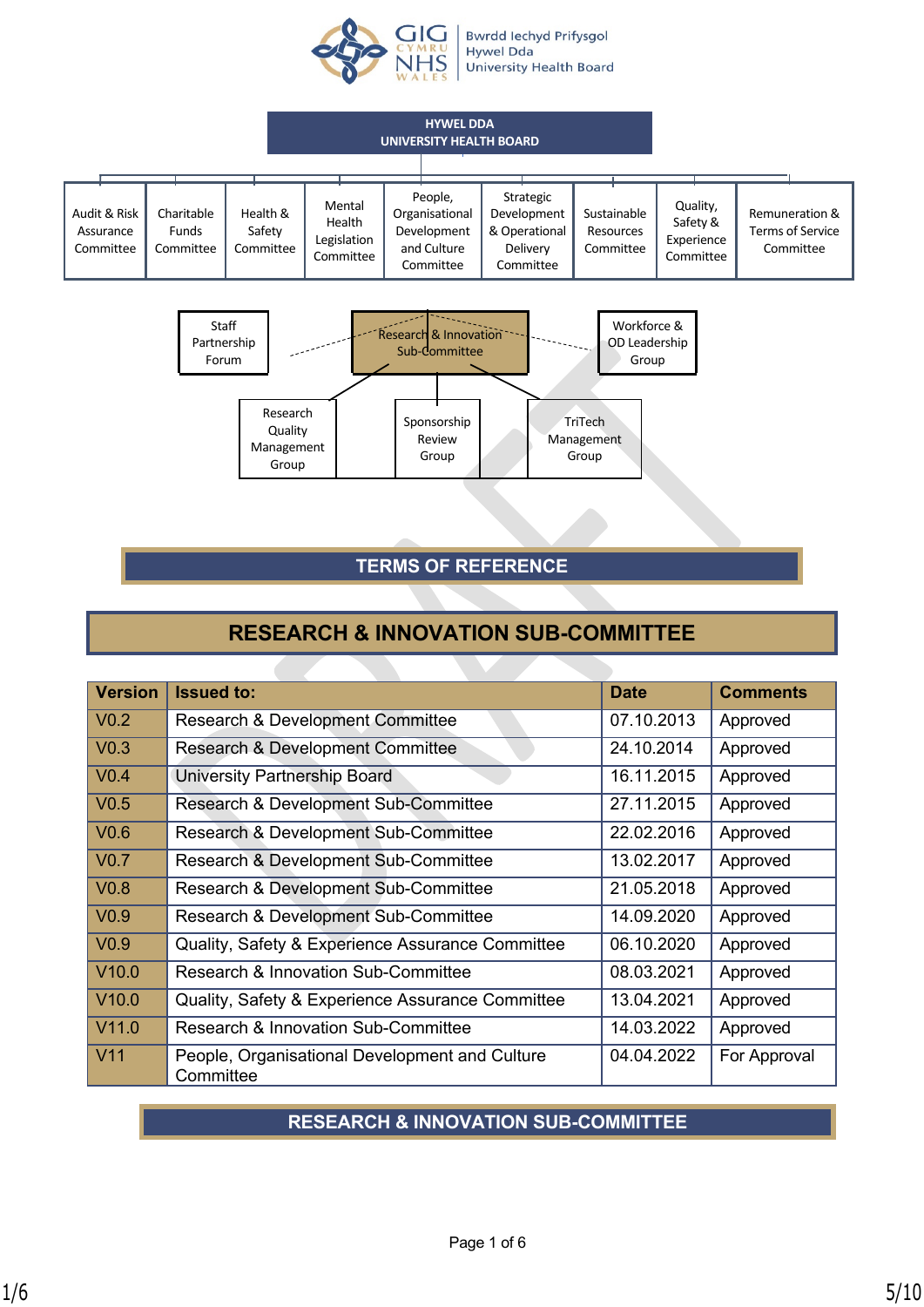## 1. **1. Constitution**

1.1. The Research & Innovation Sub-Committee (RISC) was established as a Sub-Committee of the People, Organisational Development and Culture Committee (PODCC) and constituted from 1st August 2021.

#### 2. **2. Purpose**

2.1. The purpose of the Research & Innovation Sub-Committee is to assure the Board, via the People, Organisational Development and Culture Committee, that it is discharging its functions and meeting its responsibilities with regards to the quality and safety of research, development and innovation activity carried out within the organisation.

The guiding principles will be:

- 2.1.1 a clear strategy;
- 2.1.2 clear governance and performance management
- 2.1.3 working within budget constraints.
- 2.2. The Research & Innovation Sub-Committee will promote and support involvement in high quality, multi-disciplinary and multi-agency healthcare research, development and innovation, promote evidence-based healthcare, build research and innovation capacity and foster a research and innovation culture, including patient/public involvement where appropriate.
- 2.3. The Research & Innovation Sub-Committee will facilitate collaboration with the Research and Academic community to maximise outcome and impact for the Health Board and the patients it serves.

## 3. **3. Key Responsibilities**

- 3.1. Assure the Board, through the PODCC, in relation to arrangements for ensuring compliance with all relevant frameworks, UK Clinical Trials, Clinical Investigations and other Regulations (transposed into UK law from European Union Directives) and reporting requirements.
- 3.2. Assure the Board, through the PODCC, that the sponsorship of research studies by Hywel Dda University Health Board follows a robust scientific review and complies with all relevant regulations.
- 3.3. Assure the Board, through the PODCC, that the arrangements for undertaking real world evaluations of medical devices are robust and comply with all relevant regulations.
- 3.4. Assure the Board, through the PODCC, that the ring-fenced funding is being spent according to Welsh Government requirements.
- 3.5. Receive assurance on the management of operational risks that have been aligned to the Sub-Committee, and provide assurance to the People, Organisational Development and Culture Committee that risks are being managed effectively and report any areas of concern, e.g. where risk tolerance is exceeded, lack of timely action.
- 3.6. Receive assurance on the progress of UHB sponsored research studies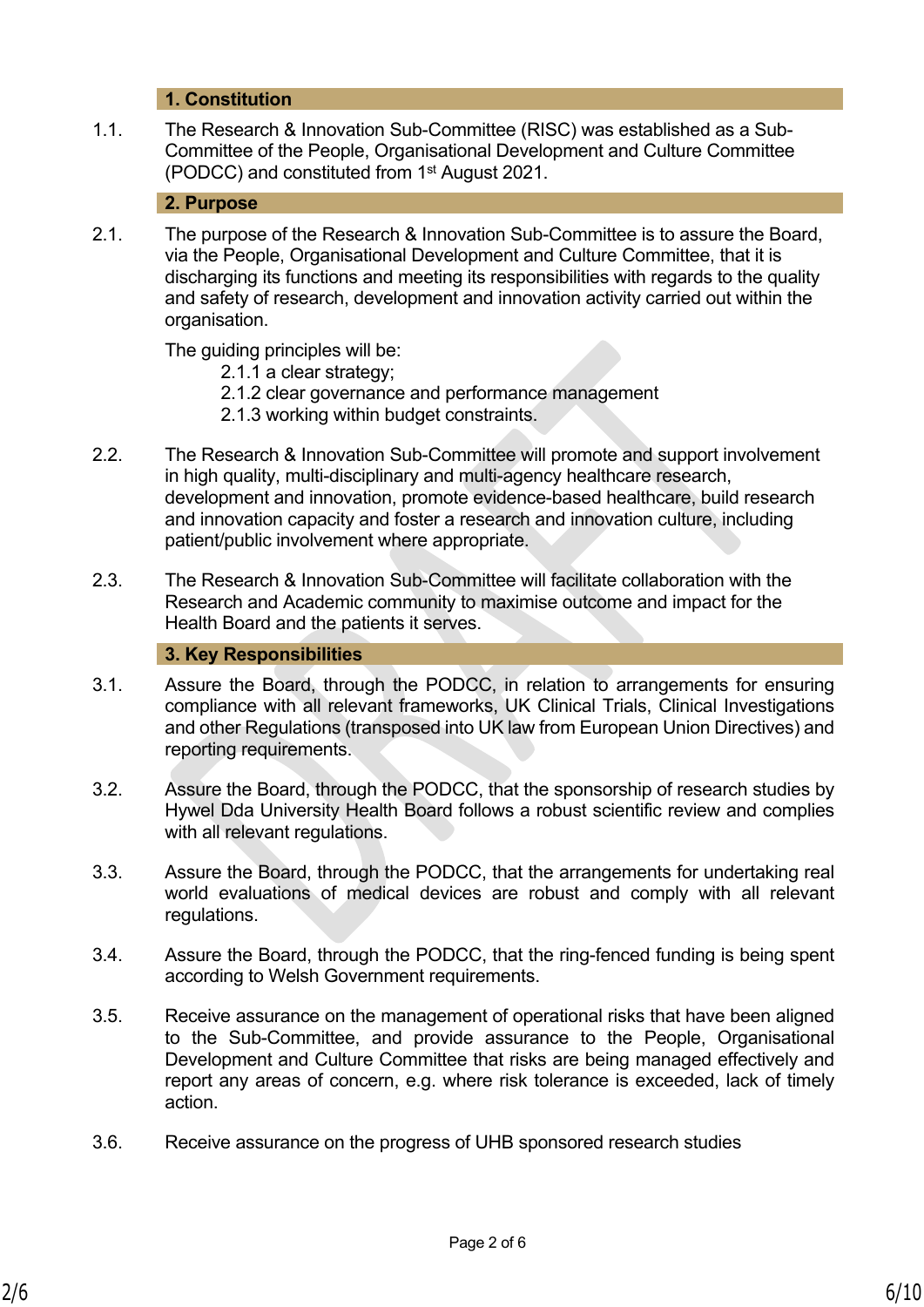- 3.7. Receive assurance on the progress of real-world evaluations of medical devices taking place in the UHB
- 3.8. Receive and comment on financial, performance management and data reports from the research and innovation operational team.
- 3.9. Oversee the development of the Health Board's Research & Innovation Strategy.
- 3.10. Oversee the development and approval of research and innovation written control documents (policies, plans, Standard Operating Procedures, etc) within the scope of the Sub-Committee, obtaining ratification as and where appropriate.
- 3.11. Consider the implications for the Health Board of the outcomes arising from relevant review, audit or inspection carried out by external regulatory authorities, review progress with resulting Corrective and Preventative Action plans (CAPAs) and authorising their completion.
- 3.12. Ensure strong relationships and effective communication with associated Higher Education Institutions and other external organisations
- 3.13. Support Universities with their research & innovation agenda, including undergraduate /postgraduate work, research impact, and their Research Excellence Framework submission.
- 3.14. Ensure the UHB maintains its University status by monitoring and driving improvement in those metrics associated with University status against which it will be judged by Welsh Government:
	- University Links
	- Health Education and Training Contribution
	- Contribution to Quality Care
	- Contribution to Health Research
	- Contribution to other Health Related activities
- 3.15. Report on research and innovation activity to relevant health community committees and the Health Board via the Director of Research, Innovation and University Partnerships, or a nominated deputy.
- 3.16. Agree issues to be escalated to the People, Organisational Development and Culture Committee, with recommendations for action.

### **4. Membership**

4.1 The membership of the Research & Innovation Sub-Committee shall comprise:

**Title**

Medical Director & Deputy Chief Executive (Chair)

Director Research, Innovation & University Partnerships (Vice Chair)

Independent Member

Clinical Director Research & Development

Head of Research & Development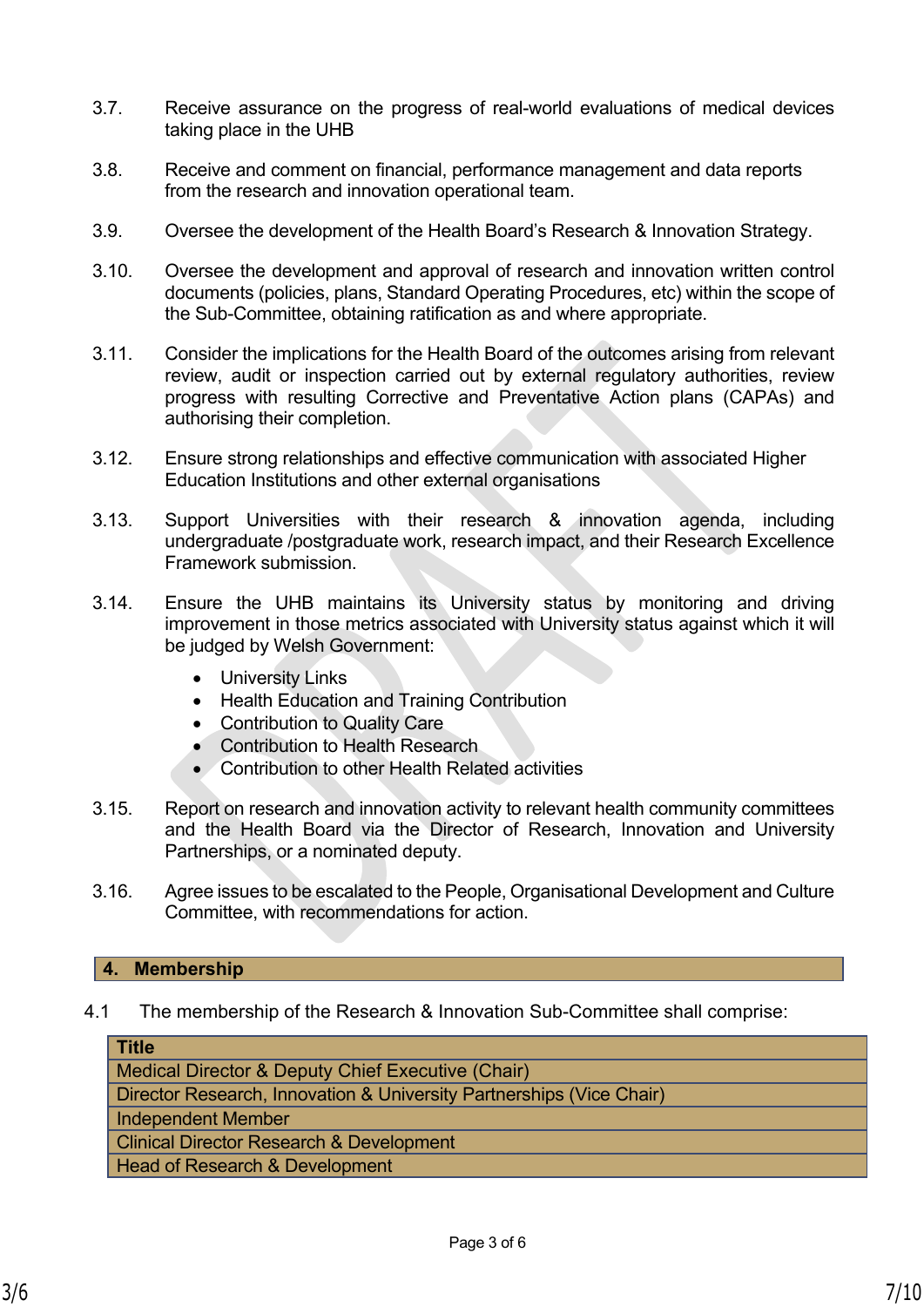Head of TriTech

Research & Innovation Finance Business Partner

Research active representatives – acute sector, primary care, mental health Director of Finance

Assistant Director of Nursing (with a responsibility for research)

Assistant Director of Therapies and Health Science (with a responsibility for research)

A representative from Aberystwyth University

A representative from Swansea University

A representative from the University of Wales Trinity Saint David

Head of Medical Education and Knowledge

Representative from the Division for Social Care and Health Research (DSCHR) Welsh Government - Health and Care Research Wales Workforce

Representative from 3rd Sector Organisation

Head of Research, Innovation & Improvement, Regional Partnership Board

4.2 The membership of the Sub-Committee will be reviewed on an annual basis.

#### **5. Quorum and Attendance**

- 5.1 A quorum shall consist of no less than a third of the membership, and must include as a minimum the Chair or Vice Chair of the Sub-Committee, and a research active clinician.
- 5.2 An Independent Member shall attend the meeting in a scrutiny capacity.
- 5.3 Any senior officer of the UHB or partner organisation may, where appropriate, be invited to attend, for either all or part of a meeting, to assist with discussions on a particular matter.
- 5.4 The Sub-Committee may also co-opt additional independent external "experts" from outside the organisation to provide specialist skills.
- 5.5 Should any member be unavailable to attend, they may nominate a fully briefed deputy to attend in their place, subject to the agreement of the Chair.
- 5.6 The Chair of the Research & Innovation Sub-Committee shall have reasonable access to Executive Directors and other relevant senior staff.
- 5.7 The Sub-Committee may ask any or all of those who normally attend but who are not members to withdraw to facilitate open and frank discussion of particular matters.

### **6. Agenda and Papers**

- 6.1 The Sub-Committee Secretary is to hold an agenda setting meeting with the Chair and the Sub-Committee Lead at least **six** weeks before the meeting date.
- 6.2 The agenda will be based around the Sub-Committee work plan, identified risks matters arising from previous meetings, issues emerging throughout the year and requests from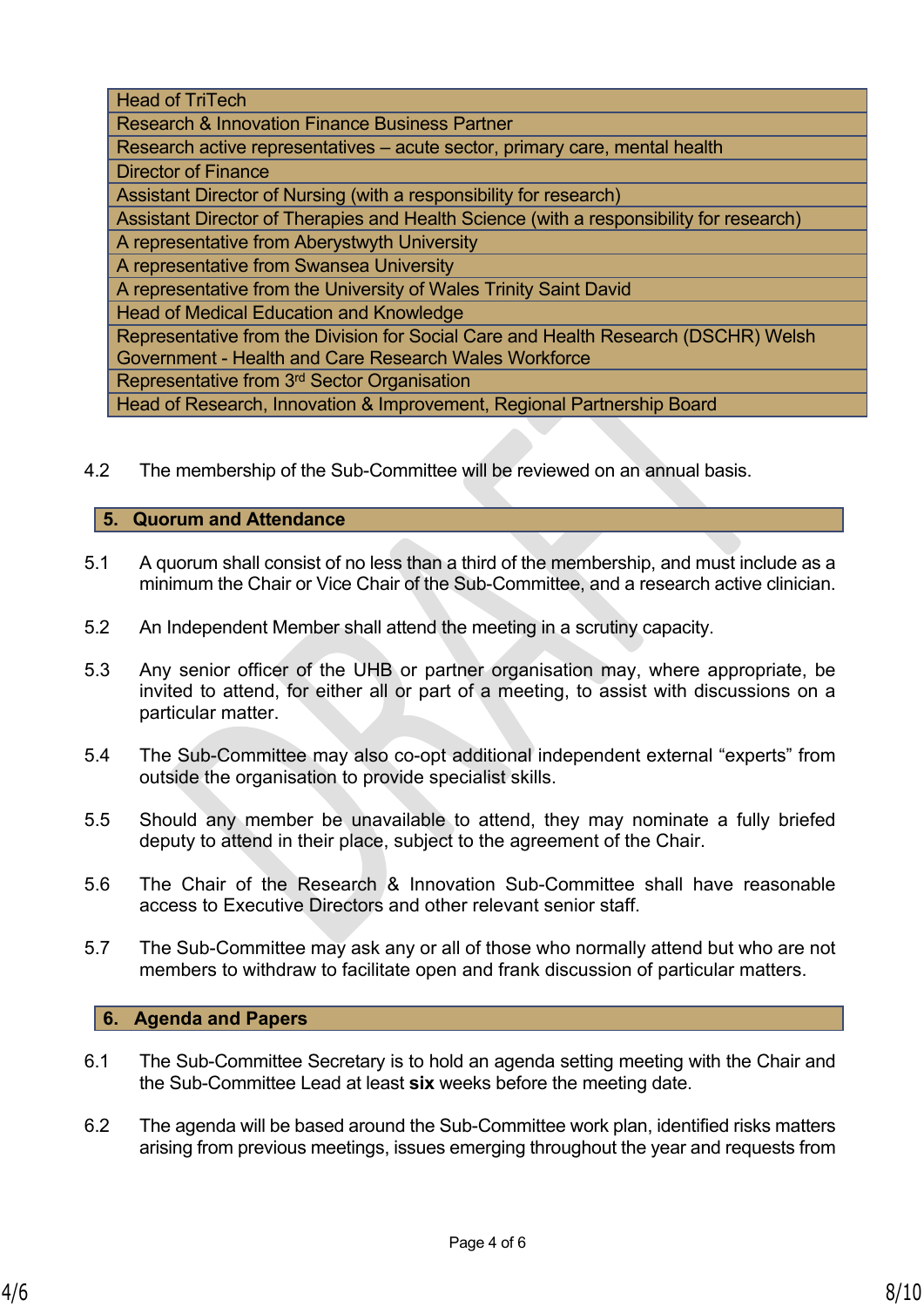Sub-Committee Members. Following approval, the agenda and timetable for papers will be circulated to all Sub-Committee Members.

- 6.3 All papers must be approved by the Director of Research, Innovation and University Partnerships.
- 6.4 The agenda and papers for meetings will be distributed **seven** days in advance of the meeting.
- 6.5 The minutes and action log will be circulated to members within **ten** days to check the accuracy.
- 6.6 Members must forward amendments to the Sub-Committee Secretary within the next **seven** days. The Sub-Committee Secretary will then forward the final version to the Sub-Committee Chair for approval.

#### **7 Frequency of Meetings**

- 7.1 The Sub-Committee will meet quarterly and shall agree an annual schedule of meetings. Additional meetings will be arranged as determined by the Chair of the Sub-Committee in discussion with the Director of Research, Innovation and University Partnerships.
- 7.2 The Chair of the Sub-Committee, in discussion with the Sub-Committee Secretary, shall determine the time and the place of meetings of the Sub-Committee and procedures of such meetings.

#### **8. Accountability, Responsibility and Authority**

- 8.1 The Sub-Committee will be accountable to the People, Organisational Development and Culture Committee for its performance in exercising the functions set out in these terms of reference.
- 8.2 The Sub-Committee shall embed the UHB's vision, corporate standards, priorities and requirements, e.g. equality and human rights, through the conduct of its business.
- 8.3 The requirements for the conduct of business as set out in the UHB's Standing Orders are equally applicable to the operation of the Sub-Committee.

#### **9. Reporting**

- 9.1 The Sub-Committee, through its Chair and Members, shall work closely with the Board's other committees, including joint /sub committees and groups to provide advice and assurance to the Board through the:
	- 9.1.1 Joint planning and co-ordination of Board and Committee business;
	- 9.1.2 Sharing of information.